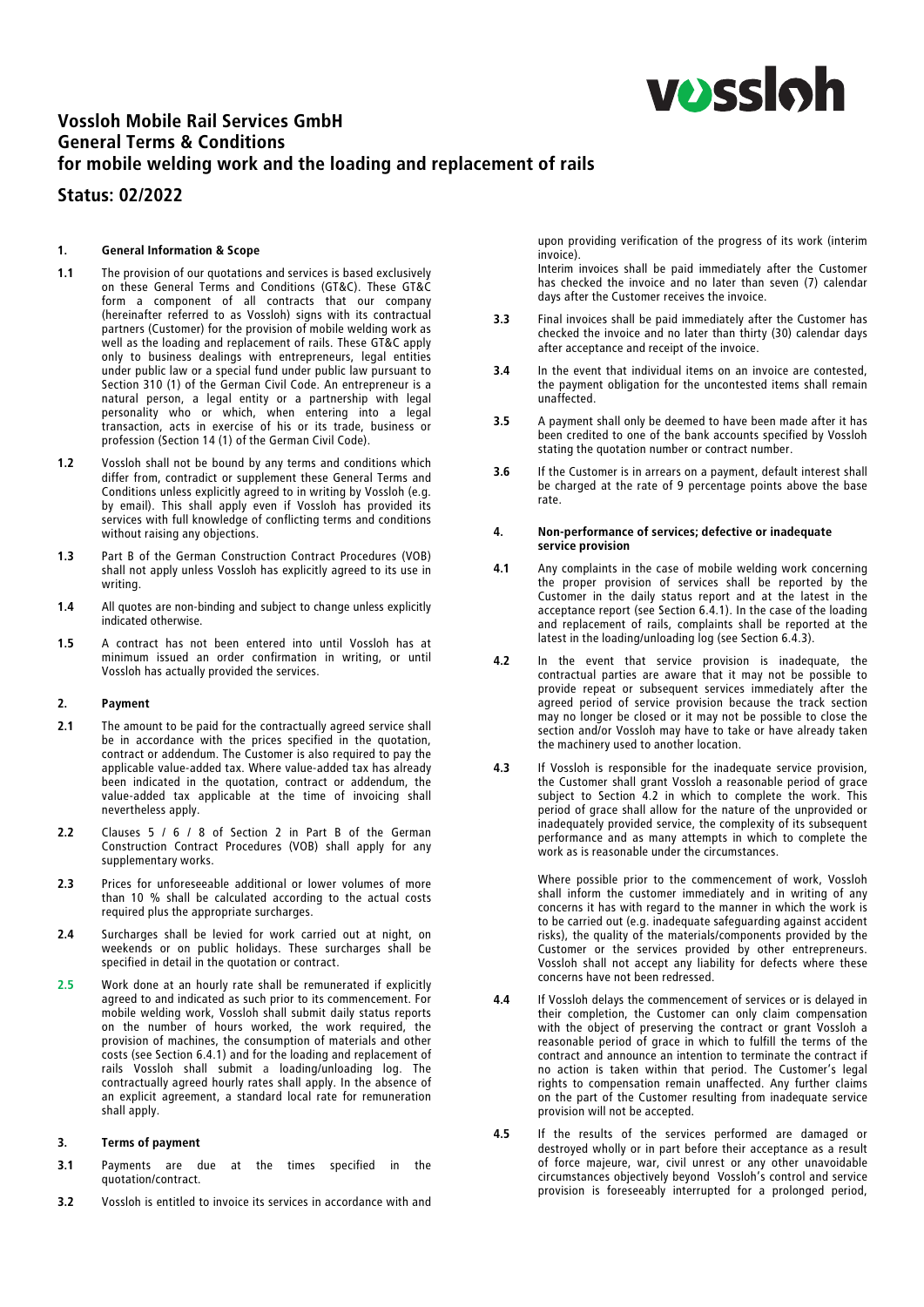# **VOSS**Oh

## - 2 - Vossloh Mobile Rail Services GmbH – General Terms & Conditions

Vossloh reserves the right to invoice in accordance with the contractually agreed prices that portion of the service as has been performed and to require reimbursement of the costs already incurred and which are included in the contract prices of the portion of the service not provided. Neither party is obliged to pay the other damages for any other losses incurred.

- 4.6 For mobile welding, the period of limitations for claims resulting from the non-performance of services or from defective or inadequate service provision shall be 2 years for joint welds and 1 year for insulated joints from the date of acceptance. The loading and replacement of rails are not covered by a warranty. Section 4.9 shall thereby remain unaffected.
- 4.7 In the case of mobile welding work, the Customer is obliged to carry out acceptance of the work no later than 12 working days after receiving notice of its completion, and in the case of after receiving notice of its completion, and in the case of loading and replacement of rails immediately after the end of the shift. If the Customer fails to respond within this period, the work shall be deemed to have been accepted. The work is deemed to have been accepted at the latest when the Customer puts the track section in question into service.
- 4.8 Vossloh can request the partial acceptance of self-contained track sections.
- 4.9 The legal periods of limitation and liability shall remain unaffected in the event of a deliberate or grossly negligent breach of obligations on the part of Vossloh, its legal representatives or its subcontractors. The same shall also apply in the event of fraudulent intent or damage to life, limb or health.

## 5. Liability

- 5.1 Unless otherwise provided for in the contractual provisions and in the provisions of these GT&C, Vossloh shall be liable in accordance with statutory regulations in the event of a breach of contractual or non-contractual obligations.
- 5.2 In terms of fault-based liability, Vossloh shall be liable for willful intent and gross negligence.
- 5.3 Subject to the limitations of legal liability, Vossloh shall only be liable in the event of ordinary negligence for
	- losses caused by death, personal injury or damage to health,
	- losses caused by a breach of a material contractual obligation (material contractual obligations are obligations the fulfillment of which forms the basis for the proper execution of the contract and the observance of which the other contractual party regularly relies and may rely on). In such cases, Vossloh's liability is limited to the compensation of foreseeable and typically occurring losses.

Such claims shall amount to a maximum of 100 % of the total amount that had been paid at the time the claim in question was made. Vossloh shall not be liable for lost output, the interruption of services or the loss of profits, information or data. Vossloh accepts no further liability for any other loss or damage irrespective of its cause insofar as Vossloh is not compelled to do so by force of law.

#### 6 Special provisions

#### 6.1 Subject and scope of the contract

- 6.1.1 The subject of the contract is the agreed service, the scope and content of which (service parameters) are specified in the quotation and/or contract.
- 6.1.2 Vossloh's obligation is limited to the provision of machines belonging to the agreed machine category. In particular,

weather conditions, safety considerations, the actual condition of the rails or the quality of the preceding work may hinder or affect service provision.

- 6.1.3 Insofar as Vossloh offers to perform work shifts of certain duration, the duration of these work shifts shall also include the journey to and from the track section on which services are to be provided subject to the applicable speed limits. Waiting periods shall be considered part of the duration of the work shift. In any event, a shift begins from the time for which the Customer has requested Vossloh's machine/personnel to be at a present as agreed. Surcharges shall be levied for services present as agreed. Surcharges shall be levied for services provided after the scheduled end of a shift. These surcharges shall be specified in detail in the quotation or contract.
- 6.1.4 Vossloh is only obliged to provide the service specified in the quotation or contract. In the event that additional services are desired or necessary, Vossloh's obligation shall be limited to the stipulations in Section 1, clauses 3 & 4 in Part B of the German Construction Contract Procedures (VOB) (addendum).
- 6.1.5 In the event that Vossloh provides services for which there has been no explicit agreement on payment, the usual payment shall be deemed to have been agreed on.

### 6.2 Provision of contractually agreed services

- 6.2.1 The track section for which services have been commissioned as well as the type and manner of service provision shall be specified in detail in the quotation or contract.
- 6.2.2 Vossloh reserves the right to choose its employees and the machine in the machine category agreed on. Vossloh is entitled to use third parties (subcontractors) to provide the contractually agreed services. The Customer is not entitled to issue instructions to Vossloh employees or to subcontractors used by Vossloh unless required to do so for safety reasons.
- 6.2.3 The Customer is hereby informed that Vossloh must comply with the applicable labour law regulations and collective labour agreements when providing its services, in particular the regulations on occupational health and safety and on working hours (German Working Hours Act, or ArbZG). Consequently, work shifts cannot exceed the legally permissible number of working hours and must be suspended in the event of extreme outside temperatures, for example. Such temperatures shall be understood as impeding Vossloh's ability to provide its services. See Section 4.2.
- 6.2.4 Vossloh is not obliged to provide services if legal provisions or internal stipulations issued by the authorities responsible for the rail network do not permit the use of the trains or machinery planned for carrying out the contractually agreed work. In such cases, the Customer shall grant Vossloh the opportunity to reschedule its services. Section 6.5.2 shall apply accordingly. Refer to Section 4.2.

#### 6.3 Customer's obligation to cooperate and provide assistance

- 6.3.1 The Customer is obliged to ensure free of charge that all the requirements for providing the contractually agreed service have been met for the track section in question, including access routes. The Customer shall appoint a contact person with expertise who can give the Vossloh employees the building site induction, be available for coordination purposes during the agreed period of service provision and who can make binding decisions on behalf of the customer. Among other things, the Customer must:
	- provide qualified safety staff for the period of service provision;
	- guarantee uninterrupted and unlimited access free of charge to the track section to be machined, mainly by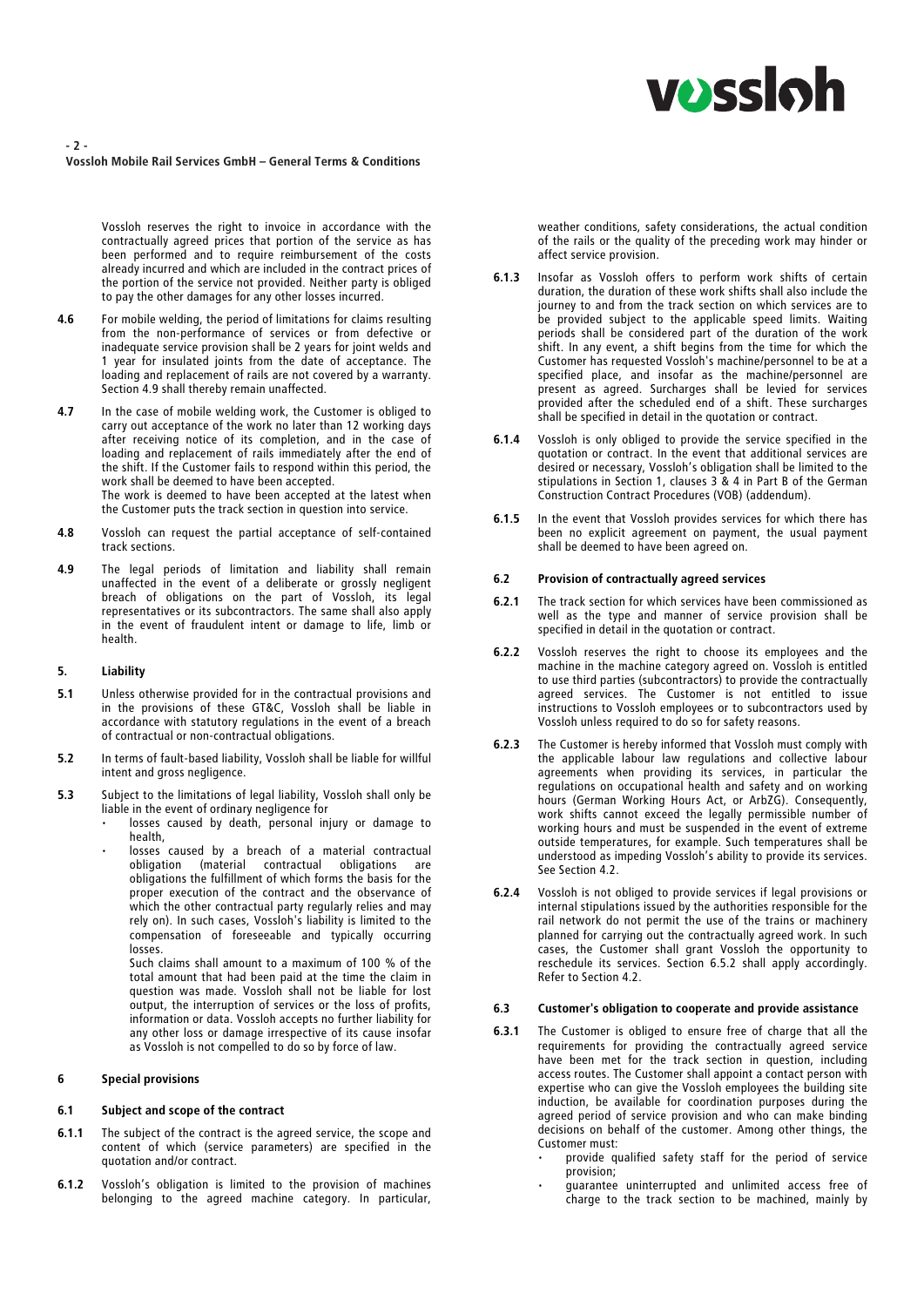# **vossloh**

#### - 3 - Vossloh Mobile Rail Services GmbH – General Terms & Conditions

scheduling and organizing operational plans and track closures;

- correctly secure the track section in question against hazards attributable to third parties or external circumstances;
- provide the necessary electricity and water connections specified in the order/contract;
- allow free of charge the use or joint use of the required storage, depot and working areas at the work site
- ensure in the case of mobile welding work that the temperature of the rails complies with the nationally applicable neutral rail temperature required for welding work so that Vossloh can render its contractually agreed services.
- Any further cooperation obligations shall be defined in more detail in the quotation/contract.
- 6.3.2 Free of charge and in a timely manner, the Customer shall provide Vossloh with as much correct, detailed and complete information and documentation required for the provision of the services as he is aware of. In particular the Customer shall
	- provide a work schedule and a specific description of the condition and specific local circumstances of the track section for which the work has been commissioned
	- point out the local and national regulations that are relevant for working on the track section for which the work has been commissioned (e.g. speed limits on the access routes to the track section for which the work has been commissioned).
- 6.3.3 If the Customer fails to meet his cooperation obligations to the extent that Vossloh cannot provide the service agreed on and if, having received a reminder and notification threatening termination, the Customer does not meet this obligation before a reasonable deadline set by Vossloh, Vossloh shall be entitled to terminate the contract. Vossloh shall also be entitled to terminate the contract if the Customer defaults on debt obligations. In such cases, Vossloh may invoice any services already provided and fully reserves the right to claim compensation and damages.

#### 6.4 Daily status reports, acceptance report and loading/unloading log

- 6.4.1 In order to document the services provided, Vossloh shall draft and submit a daily status report for mobile welding work and a loading/unloading log for the loading and replacement of rails. The report / loading/unloading log shall be checked and countersigned by the Customer's appropriately qualified contact person (see Section 6.3.1).
- 6.4.2 By signing the daily status report / loading/unloading log, the Customer declares that Vossloh has duly provided the service specified in the report / loading/unloading log unless the Customer expresses reservations in the daily status report / loading/unloading log.
- 6.4.3 After the work has been completed in the case of mobile welding work and at the end of the shift in the case of loading and replacement of rails, the parties shall together draft and sign a final acceptance report / loading/unloading log for documentation purposes. In the case of mobile welding work, the daily status reports compiled (copies), the measurement logs and any other relevant documentation shall be handed over to the Customer together with the final acceptance report. The daily status reports compiled shall be regarded as the final acceptance report in the event that a separate acceptance report has not been prepared (see Section 6.4.1).
- 6.4.4 Where applicable, the final acceptance report shall be drafted very shortly after the notification of completion is submitted and the loading/unloading log shall be drafted very shortly after the end

of the shift as some of the tracks in sections on which services have been provided will be reopened very quickly. By restarting operations on tracks in sections for which services have been commissioned without expressing any reservations, the Customer acknowledges that Vossloh has provided the service correctly.

# 6.5 Service scheduling

- 6.5.1 The dates and periods for service provision are not binding unless otherwise agreed to in writing by the contracting parties. Service provision periods commence at the earliest once the contracting parties have agreed on all the details of the contract.
- 6.5.2 Binding deadlines for service provision shall be extended insofar as the provision of services is impeded:
	- by circumstances for which the Customer is responsible
	- by a strike or a lock-out arranged by the employer's professional representation to take place at the Vossloh premises or at the premises of a company working directly for Vossloh (subcontractor)
	- by force majeure or any other circumstances beyond Vossloh's control.

Vossloh shall inform the customer of such impediments, and in each case state the cause and consequence of the impediment.

6.5.3 Periods of grace must be granted in writing.

## 6.6 Loyalty obligations

The contracting parties commit to upholding mutual loyalty. Specifically, they shall not attempt to actively recruit employees from the other contracting party during the term of the contract or in the twelve (12) months following the contract's conclusion.

#### 6.7 De-escalation clause

- 6.7.1 The Customer shall promptly communicate to Vossloh any dissatisfaction with or complaints regarding the proper provision of services. The parties shall initially attempt to clarify any differences of opinion at the operational level on site (Customer contact person at the worksite / machine operator or foreman from Vossloh).
- 6.7.2 If an agreement at the operational level is not possible, the parties' respective commercial representatives shall become involved. Both parties are required to actively work towards reaching any commercially reasonable agreement as can settle the difference of opinion.
- 6.7.3 If no agreement can be reached at the commercial level, the respective management boards shall become involved. These are also required to work constructively towards a solution to the conflict. The relevant (arbitration) court (Sections 15.2 and 15.3) should only be contacted if agreement at this level also proves impossible.

#### 6.8 Export control

6.8.1 Vossloh's fulfillment of its contractual obligations shall be subject to (i) the timely issuance to Vossloh by the relevant authorities of all the export permits, concessions, licenses and any other forms of clearance required for the arrival point and for the intended use of the machines, and/or (ii) there being no legal obstacles resulting from national or international laws, in particular foreign trade regulations, export control regulations, customs regulations, embargoes or any other sanctions (hereinafter referred to as "governmental restrictions") impeding the fulfillment of said obligations.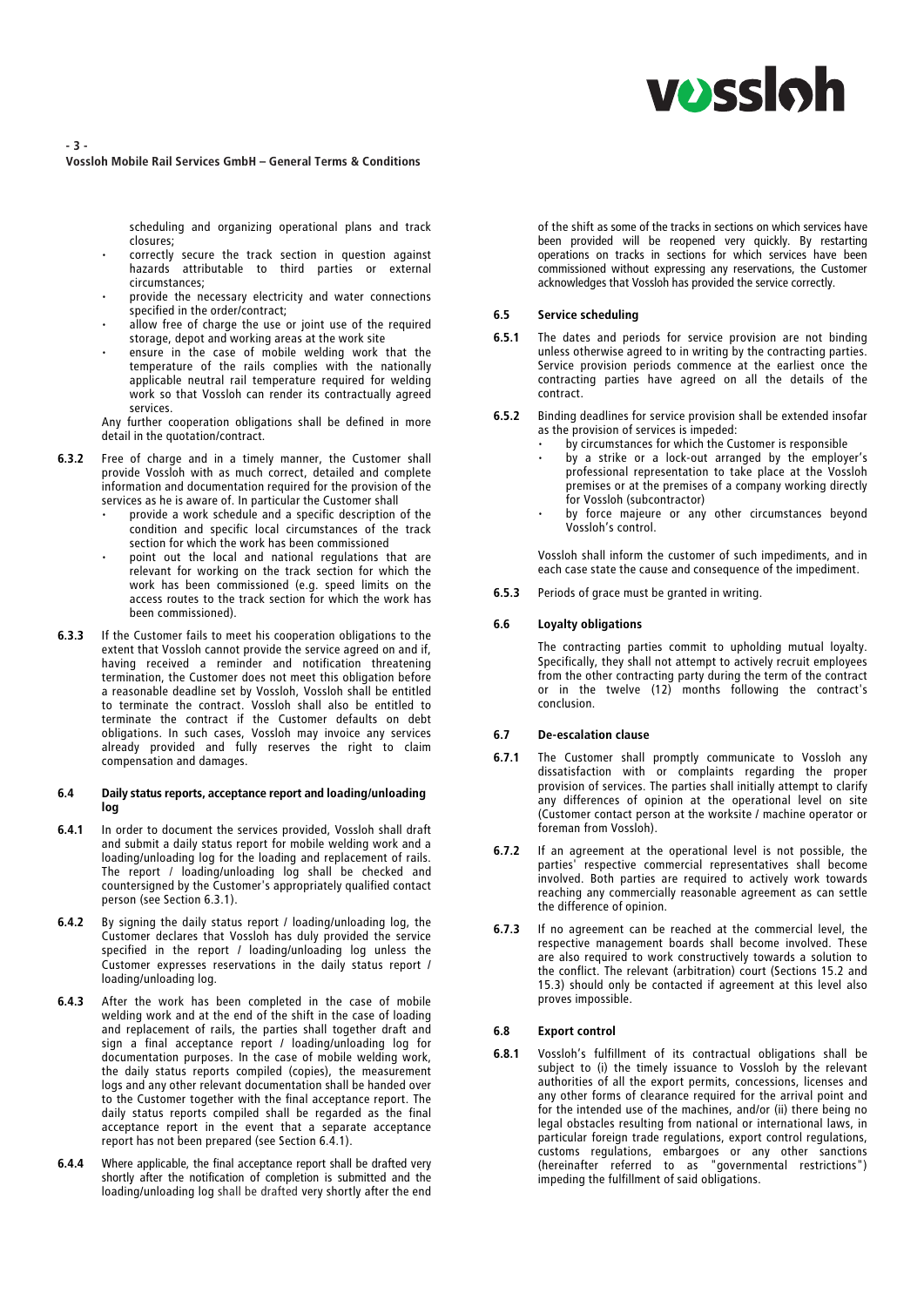# **VOSS**Oh

- 4 - Vossloh Mobile Rail Services GmbH – General Terms & Conditions

- 6.8.2 In the event that governmental restrictions affecting Vossloh are imposed during the term of the contract, Vossloh reserves the right at its own discretion (i) to immediately stop fulfilling the obligations affected by the governmental restrictions until such time as Vossloh is able to lawfully fulfill the obligation and/or (ii) terminate the contract without providing a reason, thereby releasing Vossloh from its contractual obligations with the exception of the accrued rights and obligations that continue to apply after the contract is no longer valid.
- **6.8.3** If Vossloh is delayed in fulfilling its contractual obligations because permits or licenses need to be obtained from national because permits or licenses need to be obtained from national regulatory or other supervisory authorities, the period available to Vossloh to fulfill these obligations shall be extended accordingly.
- **6.8.4** The Customer hereby attests and certifies that the contractual services (i) will not be used for activities involving explosive nuclear material or for unsecured nuclear fuel cycle activities; (ii) will not be used for activities linked to the development or manufacture of chemical or biological weapons; and (iii) will be used for civil purposes only.

# 7. Force majeure

7.1 The contracting parties' contractual obligations shall be suspended in cases of force majeure, or in cases of incorrect or unpunctual service provision by a subcontractor of Vossloh for which Vossloh is not responsible. Force majeure is understood to be an incident that, despite extreme care being taken to the extent that can reasonably be expected, could not have been foreseen by either contracting party and, insofar as the provision of the contractually agreed service is affected, could not have been avoided specifically through the use of emergency plans and emergency measures. Force majeure may include the following specific incidents: war, riot, civil unrest, terrorist attacks, embargo, explosion, fire, forest fire, flood, severe weather, pandemics, epidemics and internal industrial labour action.

> Vossloh is prevented from providing its services for the duration of such occurrences. See Section 4.2. Vossloh shall inform the Customer without delay of its inability to provide a service. In the event that service provision is permanently disrupted or the delay lasts longer than six (6) months, both contracting parties shall be entitled to completely or partially withdraw from the contract. In the event of a withdrawal, the Customer is not obliged to provide consideration. The services that had been provided prior to the force majeure occurring shall be invoiced upon providing verification and paid according to the contract prices. Further, those expenses that Vossloh has already incurred and which are included in the contract prices of the portion of the service not provided shall be paid.

7.2 Any compensation claims made by the Customer in the event of force majeure will not be accepted.

#### 8. Contract period and termination

- 8.1 The contract ends once the agreed period has expired or upon provision and acceptance of the services agreed on.
- 8.2 The contracting parties may terminate the contract for cause without observing the requirement for giving notice in the manner provided for by the statutory regulations or by the contractual stipulations made for this purpose.
- 8.3 Unless otherwise agreed or provided for by law, notice of termination shall only take effect when furnished in writing.
- 9. [Not applicable]
- 10. [Not applicable]

### 11. Non-assignment

The Customer shall not be entitled to assign claims arising from the contract to third parties without Vossloh's written consent.

#### 12. Offsetting / Withholding payment

- 12.1 The Customer can only offset claims that are either undisputed or have been legally established.
- 12.2 The Customer is only entitled to exercise the right to withhold payment if its counterclaim relates to the same contractual relationship.

# 13. Confidentiality

- 13.1 Tendered prices, documents concerning contractual negotiations, business and operating secrets and other information designated as confidential shall be treated confidentially. This also applies in the event that no contract between Vossloh and the Customer comes into effect.
- 13.2 The contracting parties are aware that electronic and unencrypted communication is associated with security risks. The contracting parties waive the right to assert any claims substantiated by a lack of encryption unless encryption was explicitly agreed on in advance.

#### 14. Compliance

- 14.1 The Customer and Vossloh agree to act in accordance with all applicable laws and guidelines. The Customer undertakes not to perpetrate – irrespective of the nature of the participation – any actions or omissions that could lead to civil or criminal sanctions. The Customer is responsible for taking the appropriate measures to prevent any such actions or omissions.
- 14.2 In the event of a breach of the above provision, the Customer shall notify Vossloh without delay of any such contravention that affects its collaboration with Vossloh and shall end the contravention immediately. The Customer shall compensate Vossloh for any and all damages incurred as a consequence, and/or Vossloh reserves the right to terminate the individual agreements in writing for cause without observing a period of notice. The Customer shall indemnify Vossloh in full against all claims by third parties and liabilities payable to third parties arising out of a breach of the above obligations on the part of the Customer, the Customer's customers or any of the subcontractors that the Customer uses.
- 14.3 Vossloh has a code of conduct in place that is mandatory for all its subsidiaries and employees and available on the Vossloh website. Vossloh shall not be required to implement any additional compliance rules originating from its customers.

#### 15. Final provisions

- 15.1 The contract shall only be governed by and construed in accordance with the current legislation of the Federal Republic of Germany, with the exception of the conflict of law regulations in International Private Law.
- 15.2 The following applies to all customers whose place of business is registered in Germany, the European Union or the European Economic Area. Where the contract has been entered into by two traders / legal entities under public law / special funds under public law, or one of the parties to the contract does not have a place of general jurisdiction in Germany, the jurisdiction over all disputes concerning the validity of this contract, rights under this contract or a right relating to this contract, is conferred on the courts of Leipzig insofar as this does not conflict with any other sole jurisdiction.